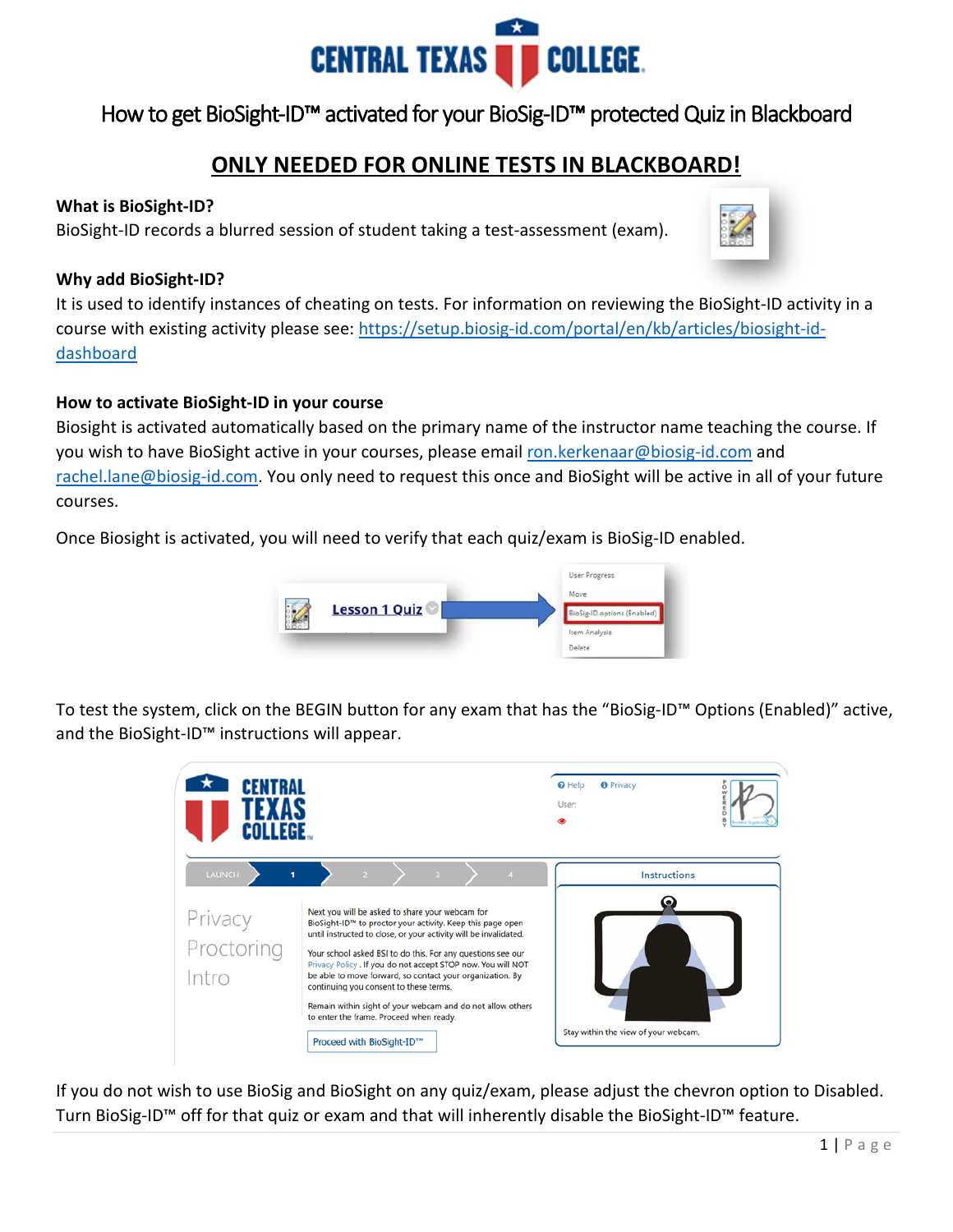

# **CENTRAL TEXAS** ● COLLEGE<br>How to get BioSight-ID™ activated for your BioSig-ID™ protected Quiz in Blackboard

**If you wish to use only BioSig but not BioSight on a quiz or exam, you will need to create a BioSig-ID™ tool-instance and apply BioSig on a quiz or exam using Adaptive Release rule.**  Here's now:

- 1. Navigate to where the quiz or exam is located.
- 2. Click "Tools" and select "Biometric Signature ID".
- 3. Enter the name and description, then click Submit:

| $\mathbf{\Lambda}$ $\mathbf{\star}$ Name |    |             |   |                 | Lesson 2 Exam verification |                  |   |              |                                                                                   |   |                      |     |      |              |                                                                                                       |
|------------------------------------------|----|-------------|---|-----------------|----------------------------|------------------|---|--------------|-----------------------------------------------------------------------------------|---|----------------------|-----|------|--------------|-------------------------------------------------------------------------------------------------------|
|                                          |    |             |   |                 |                            |                  |   |              |                                                                                   |   |                      |     |      |              |                                                                                                       |
|                                          |    |             |   |                 |                            |                  |   |              |                                                                                   |   |                      |     |      |              |                                                                                                       |
| в                                        |    |             |   |                 |                            |                  |   |              |                                                                                   |   |                      |     |      | $\checkmark$ |                                                                                                       |
| ſ                                        | 99 | $\Omega$    | ☺ |                 | ⊞ ∽                        | $\boxed{\times}$ | m | 畺            | H.                                                                                | 中 | 田                    | EX3 | 田    | H÷,          | 閖                                                                                                     |
|                                          |    |             |   |                 |                            |                  |   |              |                                                                                   |   |                      |     |      |              |                                                                                                       |
|                                          |    |             |   |                 |                            |                  |   |              |                                                                                   |   |                      |     |      |              |                                                                                                       |
|                                          |    |             |   |                 |                            |                  |   |              |                                                                                   |   |                      |     |      |              |                                                                                                       |
|                                          |    | Description |   | $I \subseteq S$ | <b>CONTENT INFORMATION</b> | Paragraph        |   | $\checkmark$ | Title of content item<br>For the toolbar, press ALT+F10 (PC) or ALT+FN+F10 (Mac). |   | Open Sans, sa $\vee$ |     | 10pt |              | You will need to verify your identity using your BioSig ID. Once your identity has been verified, you |



#### BioSig-ID instance will look like this:



You will need to verify your identity using your BioSig ID. Once your identity has been verified, you will be able to access Lesson 2 exam.

## $\mathscr{L}$

#### **Lesson 2 Exam**

The Lesson 2 Exam covers Chapter 11.

- There are 20 multiple-choice questions worth 1.5 points each, for a total of 30 points.
- There are two essay questions worth 10 points each, for a total of 20 points.
- . You will have 60 minutes to complete the exam.
- Select the Lesson 2 Exam link above to begin.